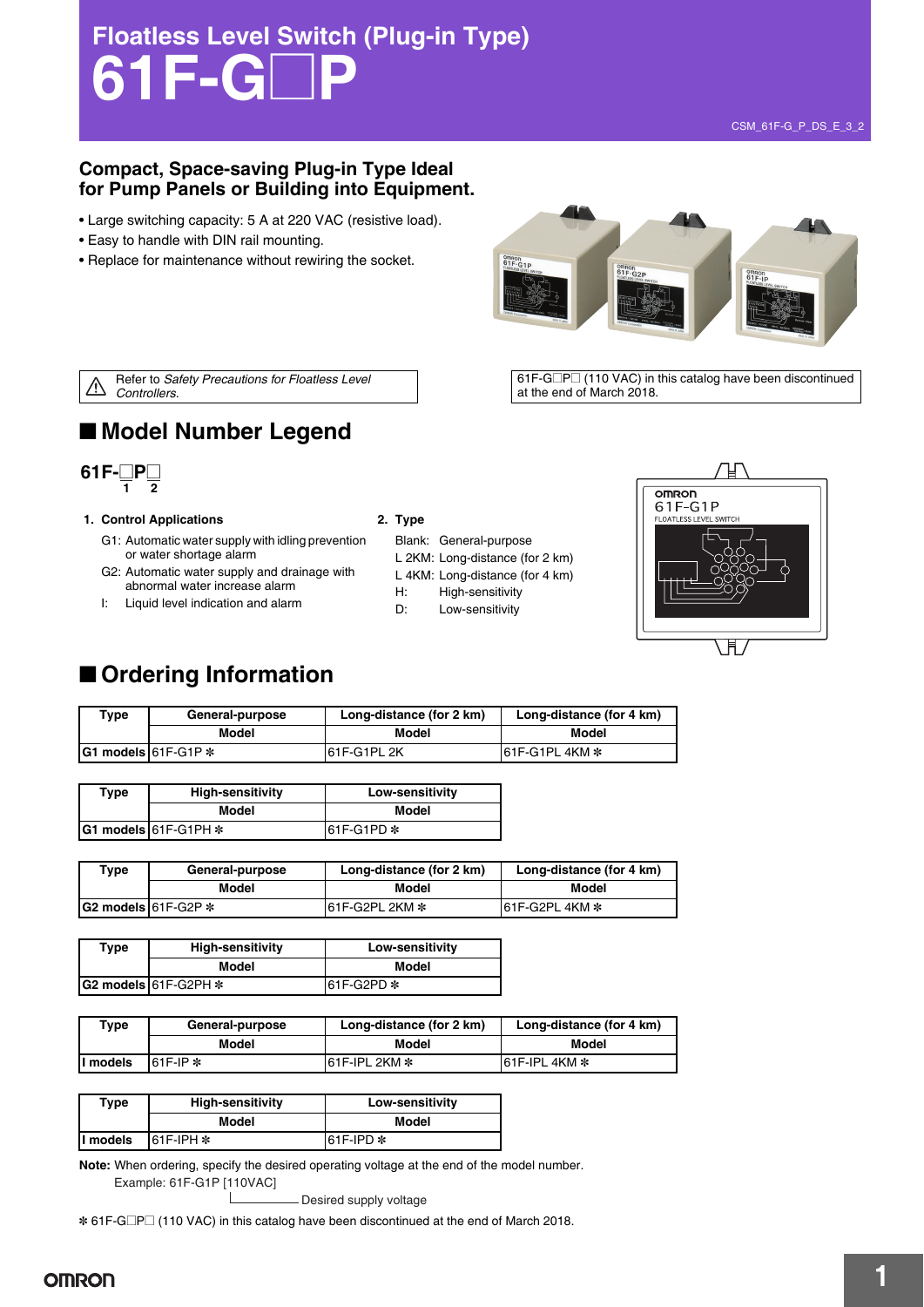### ■ **Plug-in Models**

### **Specifications**

| Item                                                     | General-purpose<br><b>Controller</b>                                             | Long-distance<br><b>Controllers</b>                                                                                                                                                                                        | <b>High-sensitivity</b><br><b>Controllers</b>                                      | Low-sensitivity<br><b>Controller</b>                                                                                                 |
|----------------------------------------------------------|----------------------------------------------------------------------------------|----------------------------------------------------------------------------------------------------------------------------------------------------------------------------------------------------------------------------|------------------------------------------------------------------------------------|--------------------------------------------------------------------------------------------------------------------------------------|
|                                                          | 61F-G1P<br>61F-G2P<br>61F-IP                                                     | 61F-G1PL<br>61F-G2PL<br>61F-IPL<br>(see note 2)                                                                                                                                                                            | 61F-G1PH<br>61F-G2PH<br>61F-IPH<br>(see note 1, see note 6)                        | 61F-G1PD<br>61F-G2PD<br>61F-IPD                                                                                                      |
| <b>Controlling materials and</b><br>operating conditions | For control of ordinary puri-<br>fied water or sewage water                      | For control of ordinary puri-<br>fied water in cases where<br>the distance between sew-<br>age pumps and water tanks<br>or between receiver tanks<br>and supply tanks is long or<br>where remote control is re-<br>auired. | For control of liquids with<br>high specific resistance<br>such as distilled water | For control of liquids with<br>low specific resistance such<br>as salt water, sewage water,<br>acid chemicals, alkali chem-<br>icals |
| Supply voltage                                           | 100, 200, 220 VAC; 50/60 Hz                                                      |                                                                                                                                                                                                                            |                                                                                    |                                                                                                                                      |
| Operating voltage range                                  | 85% to 110% of rated voltage                                                     |                                                                                                                                                                                                                            |                                                                                    |                                                                                                                                      |
| Interelectrode voltage                                   | 8 VAC                                                                            |                                                                                                                                                                                                                            | 24 VAC                                                                             | 8 VAC                                                                                                                                |
| Interelectrode current                                   | Approx. 1 mA AC max.                                                             |                                                                                                                                                                                                                            | Approx.<br>0.4 mA AC max.                                                          | Approx. 1.2 mA AC max.                                                                                                               |
| <b>Power consumption</b>                                 | Approx. 6.4 VA max.                                                              |                                                                                                                                                                                                                            |                                                                                    |                                                                                                                                      |
| Interelectrode operate re-<br>sistance                   | 0 to approx. 4 $k\Omega$                                                         | 0 to 1.8 k $\Omega$ (for 2 km)<br>0 to 0.7 k $\Omega$ (for 4 km)                                                                                                                                                           | Approx. 15 $k\Omega$ to<br>approx. 70 $k\Omega$<br>(see note 5)                    | 0 to approx. 1.8 $k\Omega$                                                                                                           |
| Interelectrode release re-<br>sistance                   | Approx. 15 k to $\infty \Omega$                                                  | 4 k to $\infty$ $\Omega$ (for 2 km)<br>2.5 k to $\infty$ $\Omega$ (for 4 km)                                                                                                                                               | Approx. 300 k to $\infty \Omega$                                                   | Approx. 5 k to $\infty \Omega$                                                                                                       |
| <b>Response time</b>                                     | Operate: 80 ms max.<br>Release: 160 ms max.                                      |                                                                                                                                                                                                                            |                                                                                    |                                                                                                                                      |
| Cable length<br>(see note 3)                             | 1 km max.                                                                        | 2 km max.<br>4 km max.                                                                                                                                                                                                     | 50 m max.                                                                          | 1 km max.                                                                                                                            |
| <b>Control output</b>                                    | 2 A, 200 VAC (Inductive load: $cos\phi = 0.4$ )<br>5 A, 200 VAC (Resistive load) |                                                                                                                                                                                                                            |                                                                                    |                                                                                                                                      |
| <b>Ambient temperature</b>                               | Operating: -10 to 55°C                                                           |                                                                                                                                                                                                                            |                                                                                    |                                                                                                                                      |
| <b>Ambient humidity</b>                                  | Operating: 45% to 85% RH                                                         |                                                                                                                                                                                                                            |                                                                                    |                                                                                                                                      |
| <b>Insulation resistance</b><br>(see note 4)             | 100 MΩ min. (at 500 VDC)                                                         |                                                                                                                                                                                                                            |                                                                                    |                                                                                                                                      |
| Dielectric strength<br>(see note 4)                      | 2000 VAC, 50/60 Hz for 1 min.                                                    |                                                                                                                                                                                                                            |                                                                                    |                                                                                                                                      |
| Life expectancy                                          | Electrical:<br>500,000 operations min.<br>Mechanical: 5,000,000 operations min.  |                                                                                                                                                                                                                            |                                                                                    |                                                                                                                                      |
| Weight                                                   | Approx. 495 q                                                                    |                                                                                                                                                                                                                            |                                                                                    |                                                                                                                                      |

**Note: 1.** The relay in the 61F-G1H/-G2H/-IPH de-energizes when there is water present across the Electrodes, whereas the relay in the 61F-GP-N8HY energizes when there is water present across the Electrodes.

**2.** Models are available for 2 km and 4 km.

**3.** The length when using completely-insulated, 600-V, 3-conductor (0.75 mm<sup>2</sup>) cabtire cables. Usable cable lengths will become shorter as the cable diameter or number of conductors becomes larger. For details, refer to *Safety Precautions for Floatless Level Controllers*.

**4.** The insulation resistance and dielectric strength indicate values between power terminals and Electrode terminals, between power terminals and contact terminals, and between Electrode terminals and contact terminals. For details, refer to *Safety Precautions for Floatless Level Controllers*.

**5.** Possible to use with 15 kΩ or less, however, this may cause reset failure.

**6.** High-sensitivity Controllers use advanced operation.

When the power supply voltage is applied, if there are some liquids between the electrodes (ground and operation electrodes), the internal relay will not operate.

When the power supply voltage is applied, if there are no liquids between the electrodes (ground and operation electrodes), the internal relay will operate.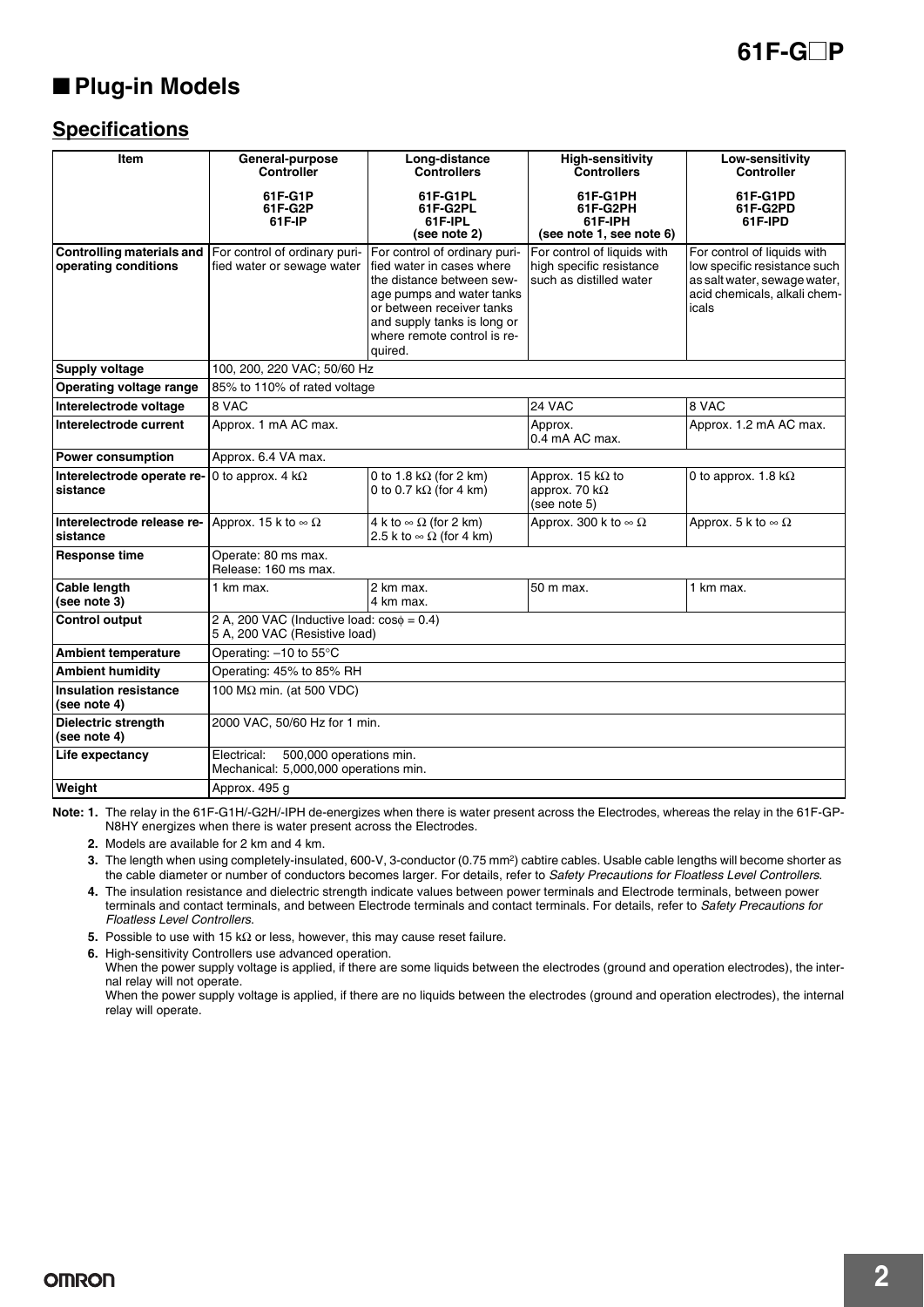### **Internal Circuit Diagrams**



Note: The 61F-G□PH High-sensitivity Controller uses advanced operation. The internal relay will operate on the NO contact side when power is supplied and then will operate according to the liquid level.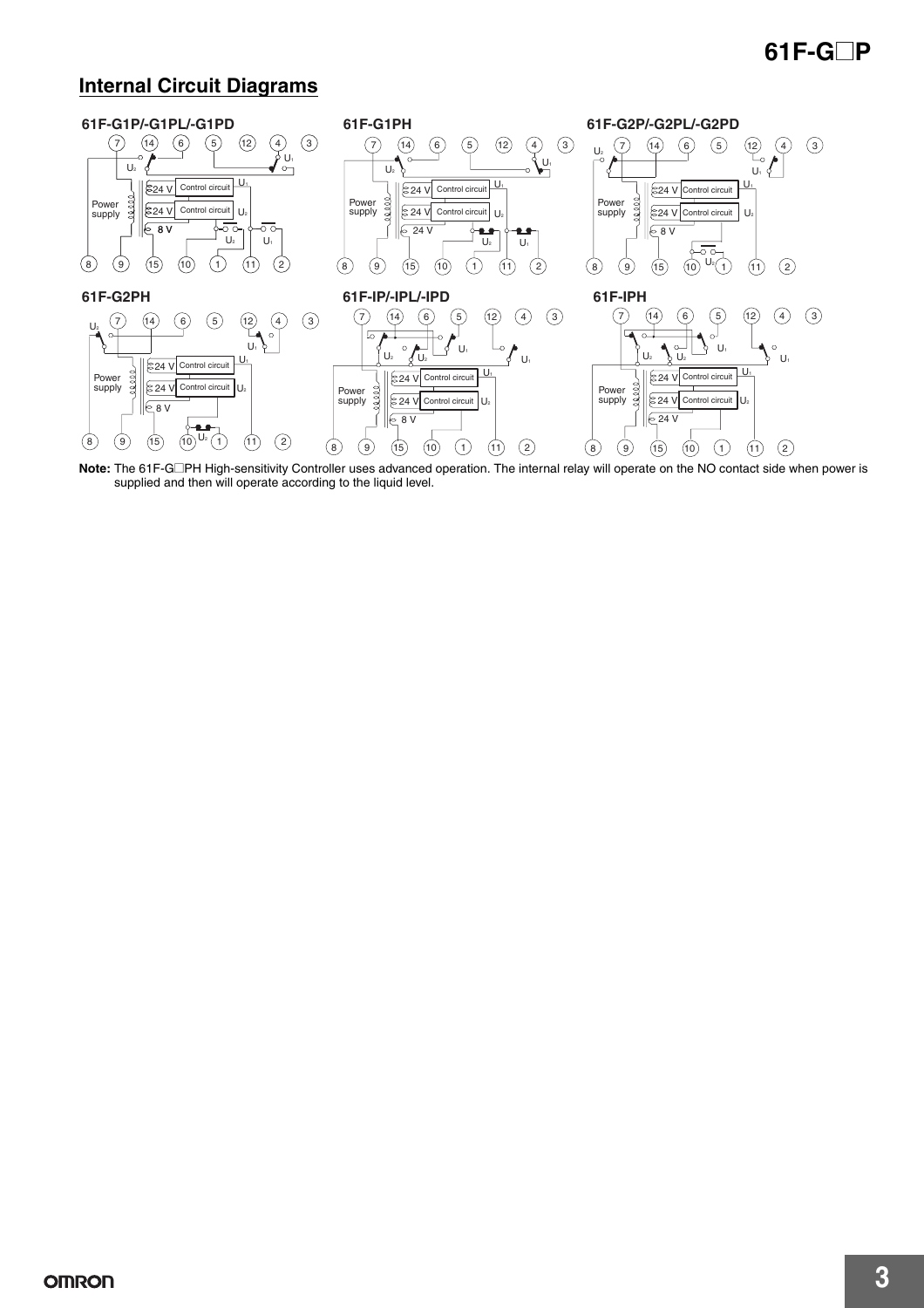### ■ **Connections**

#### **Automatic Water Supply Control with Pump Idling Prevention and Abnormal Water Shortage Alarm**



**61F-G**@**P**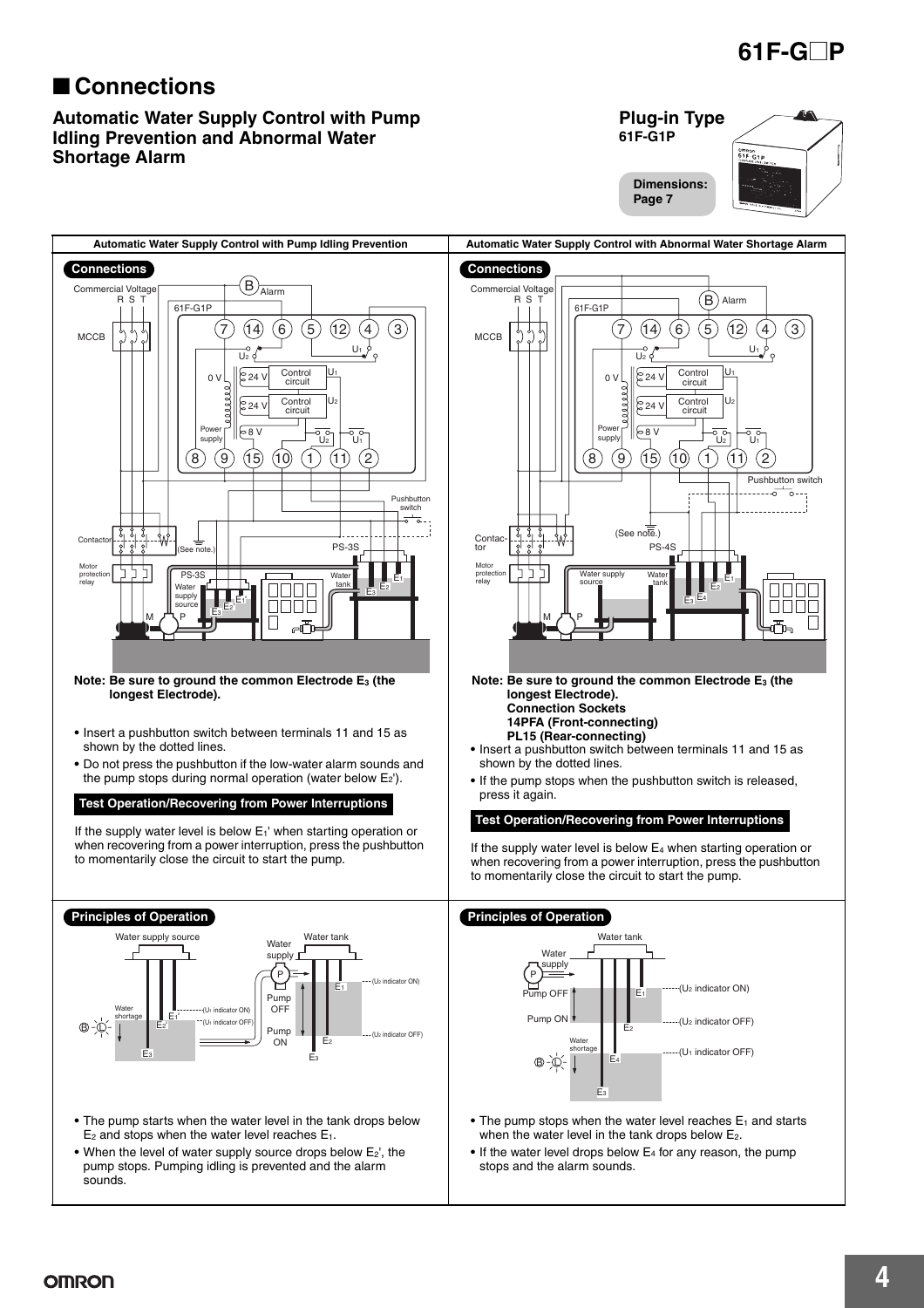omnon<br>61F-G2P

**Plug-in Type 61F-G2P**

#### **Automatic Water Supply and Drainage Control with Abnormal Water Increase Alarm**

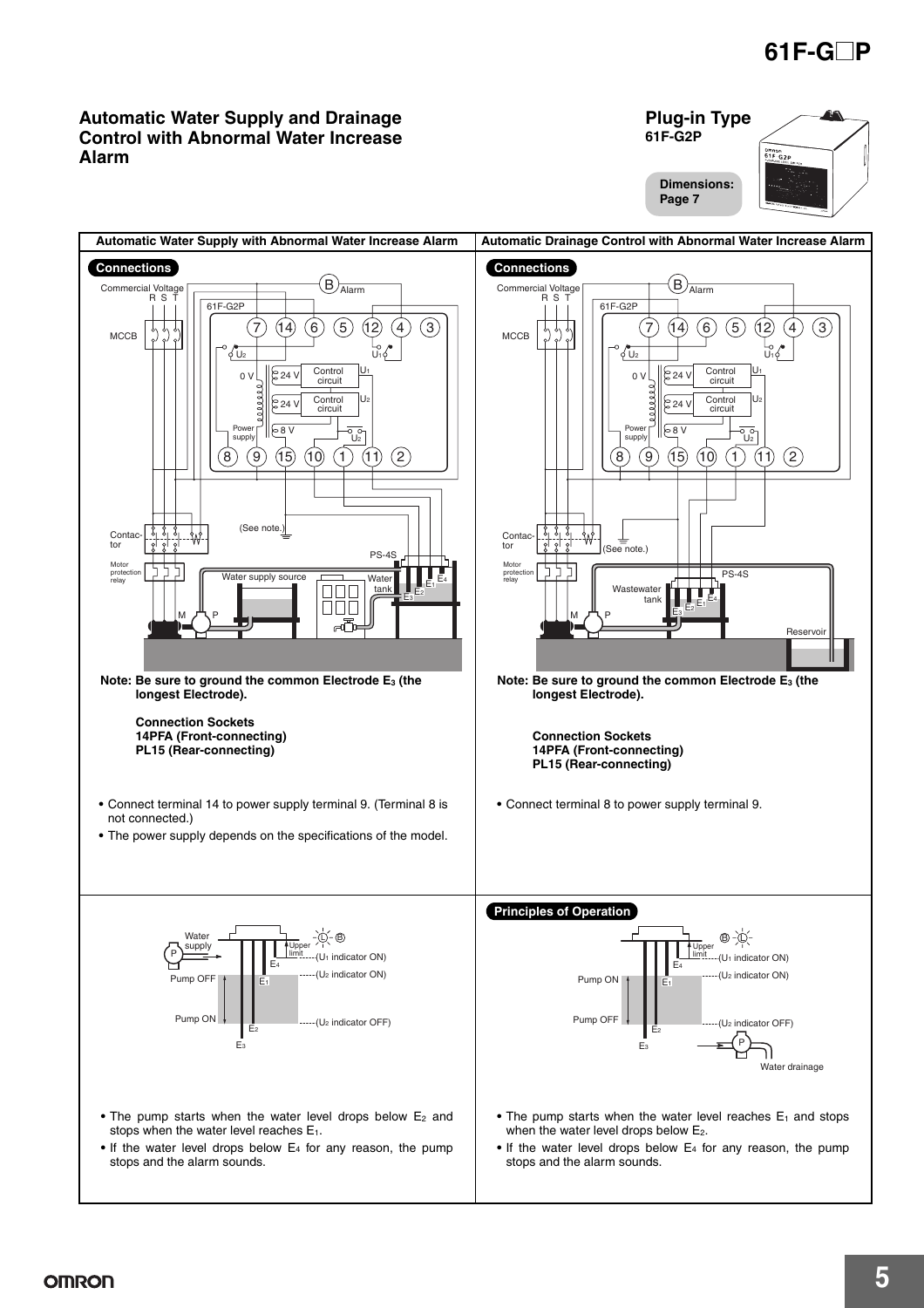#### **Liquid Level Indication and Alarm**

#### **Plug-in Type 61F-IP** omn<br>61 F **Dimensions: Page 7**

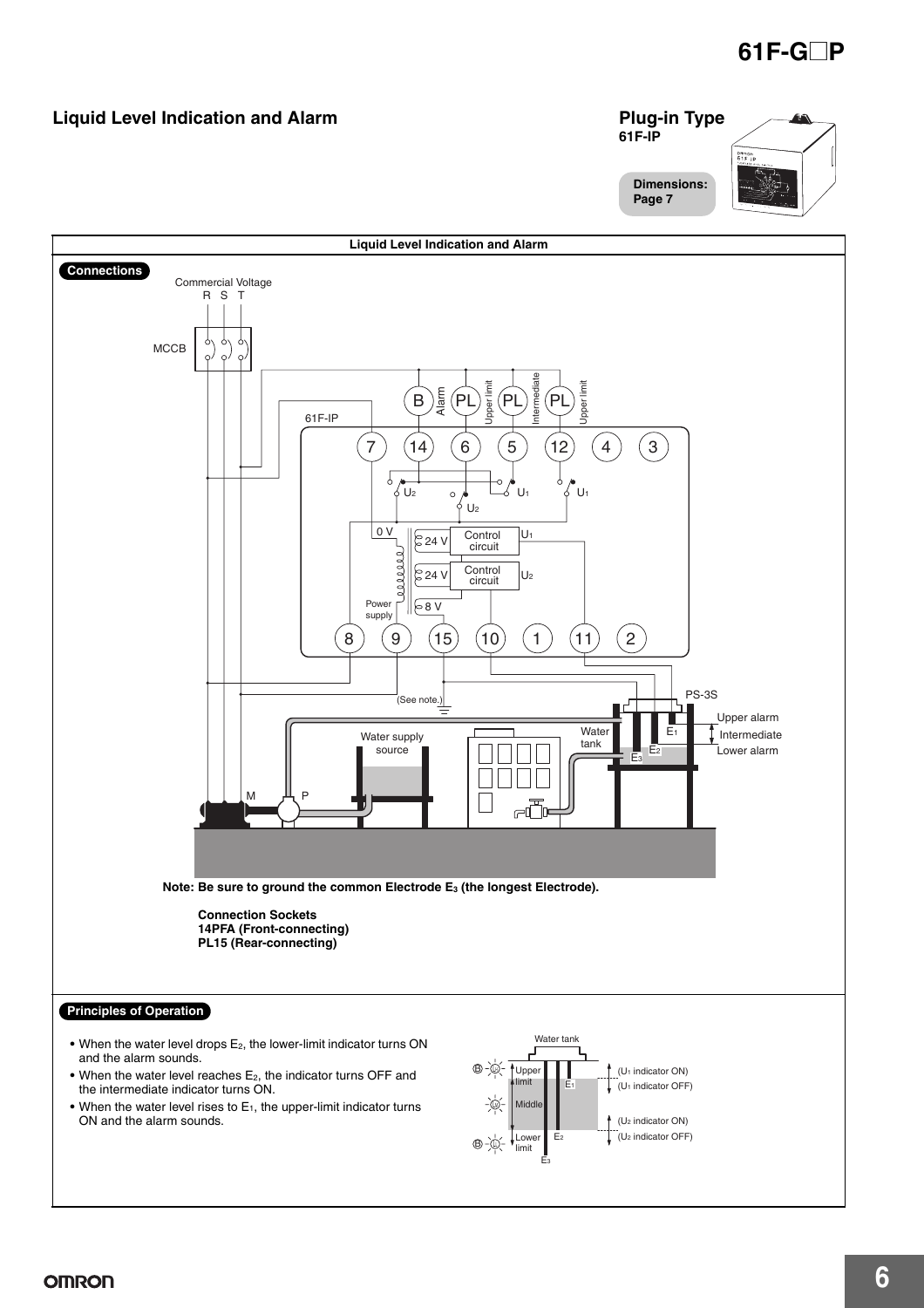## **Dimensions**

**Note:** All units are in millimeters unless otherwise indicated.

**61F-G1P, -G1PL, -G1PH, -G1PD 61F-G2P, -G2PL, -G2PH, -G2PD 61F-IP, -IPL, -IPH, -IPD**



### ■ **Safety Precautions**

Refer to *Safety Precautions for All Level Controllers*.

ALL DIMENSIONS SHOWN ARE IN MILLIMETERS.

To convert millimeters into inches, multiply by 0.03937. To convert grams into ounces, multiply by 0.03527.

In the interest of product improvement, specifications are subject to change without notice.